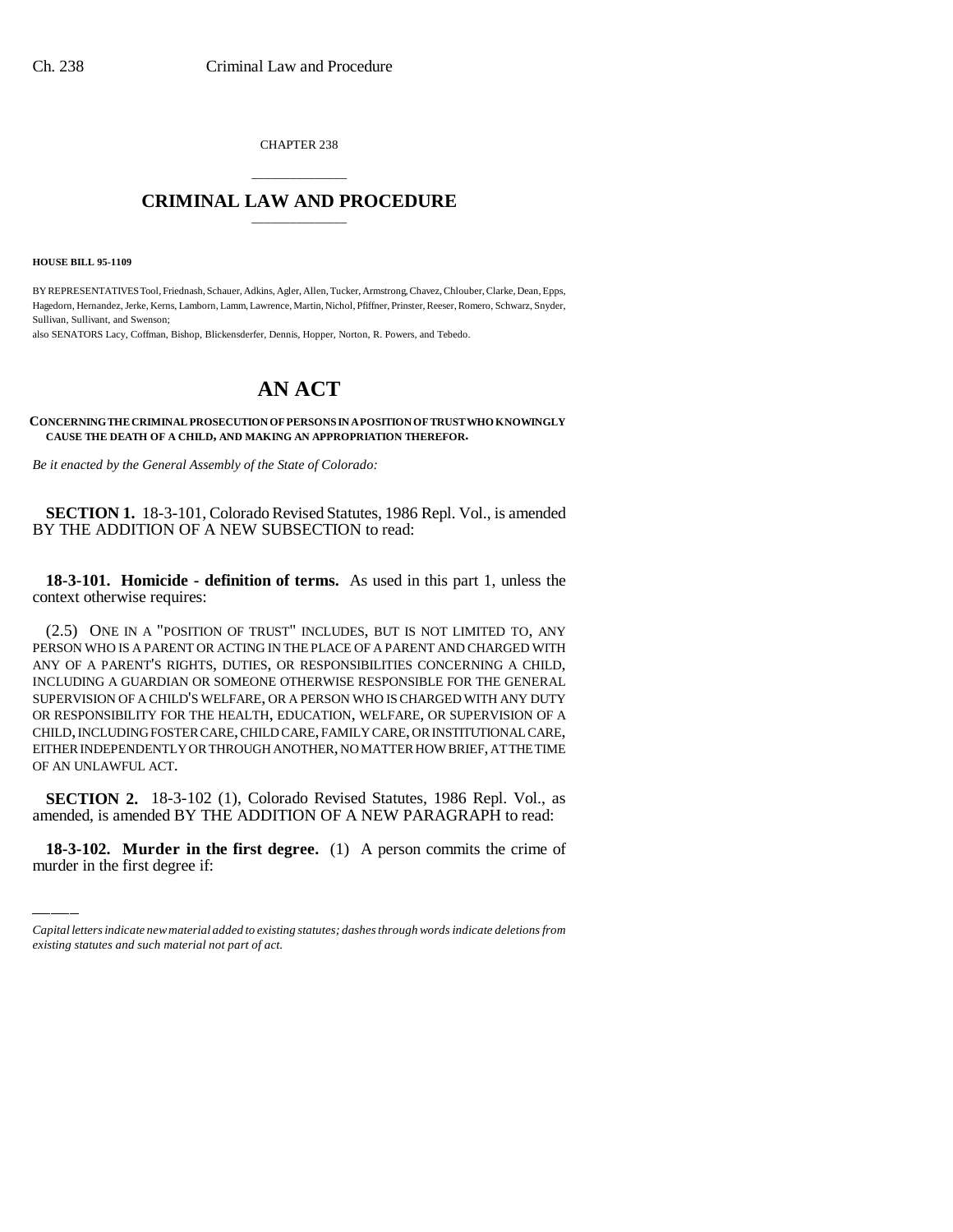(f) THE PERSON KNOWINGLY CAUSES THE DEATH OF A CHILD WHO HAS NOT YET ATTAINED TWELVE YEARS OF AGE AND THE PERSON COMMITTING THE OFFENSE IS ONE IN A POSITION OF TRUST WITH RESPECT TO THE VICTIM.

**SECTION 3.** 18-3-102, Colorado Revised Statutes, 1986 Repl. Vol., as amended, is amended BY THE ADDITION OF A NEW SUBSECTION to read:

**18-3-102. Murder in the first degree.** (4) THE STATUTORY PRIVILEGE BETWEEN PATIENT AND PHYSICIAN AND BETWEEN HUSBAND AND WIFE SHALL NOT BE AVAILABLE FOR EXCLUDING OR REFUSING TESTIMONY IN ANY PROSECUTION FOR THE CRIME OF MURDER IN THE FIRST DEGREE AS DESCRIBED IN PARAGRAPH (f) OF SUBSECTION (1) OF THIS SECTION.

**SECTION 4.** 18-6-401 (7) (a) (I), Colorado Revised Statutes, 1986 Repl. Vol., is amended, and the said 18-6-401 (7) is further amended BY THE ADDITION OF A NEW PARAGRAPH, to read:

**18-6-401. Child abuse.** (7) (a) Where death or injury results, the following shall apply:

(I) When a person acts knowingly or recklessly and the child abuse results in death to the child, it is a class 2 felony EXCEPT AS PROVIDED IN PARAGRAPH (c) OF THIS SUBSECTION (7).

(c) WHEN A PERSON KNOWINGLY CAUSES THE DEATH OF A CHILD WHO HAS NOT YET ATTAINED TWELVE YEARS OF AGE AND THE PERSON COMMITTING THE OFFENSE IS ONE IN A POSITION OF TRUST WITH RESPECT TO THE CHILD, SUCH PERSON COMMITS THE CRIME OF MURDER IN THE FIRST DEGREE AS DESCRIBED IN SECTION 18-3-102 (1) (f).

**SECTION 5.** The introductory portion to 18-3-103 (1), Colorado Revised Statutes, 1986 Repl. Vol., is amended, and the said 18-3-103 is further amended BY THE ADDITION OF A NEW SUBSECTION, to read:

**18-3-103. Murder in the second degree.** (1) EXCEPT AS PROVIDED IN SUBSECTION (2.5) OF THIS SECTION, a person commits the crime of murder in the second degree if:

(2.5) WHEN A PERSON KNOWINGLY CAUSES THE DEATH OF A CHILD WHO HAS NOT YET ATTAINED TWELVE YEARS OF AGE AND THE PERSON COMMITTING THE OFFENSE IS ONE IN A POSITION OF TRUST WITH RESPECT TO THE CHILD, SUCH PERSON COMMITS THE CRIME OF MURDER IN THE FIRST DEGREE AS DESCRIBED IN SECTION 18-3-102 (1) (f).

**SECTION 6. Appropriations.** (1) In addition to any other appropriation, there is hereby appropriated, out of any moneys in the general fund not otherwise appropriated, to the judicial department for allocation to the state public defender, for the fiscal year beginning July 1, 1995, the sum of thirty-one thousand nine hundred thirty-five dollars (\$31,935) and 0.6 FTE, or so much thereof as may be necessary, for the implementation of this act.